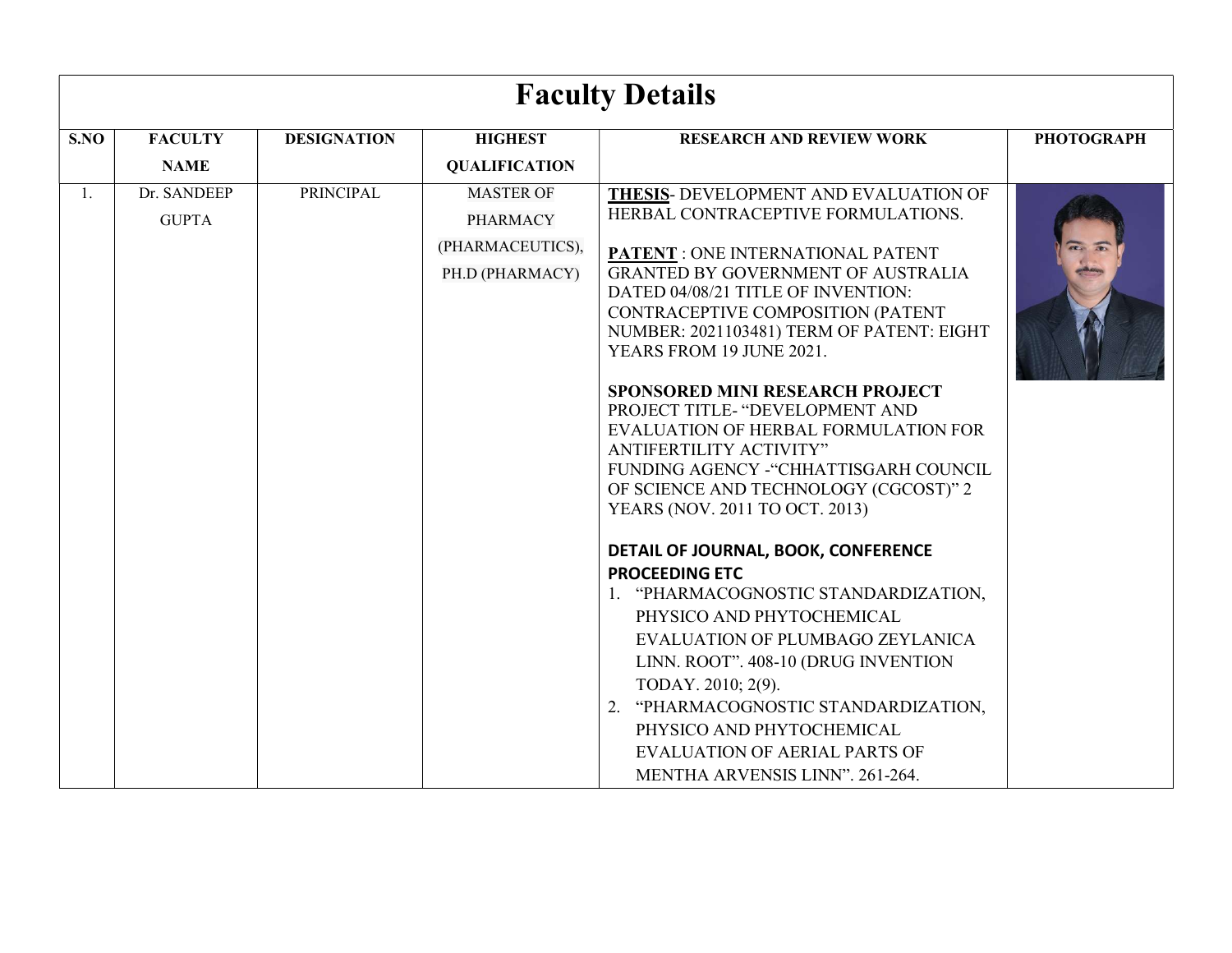|  | (INTERNATIONAL JOURNAL OF               |
|--|-----------------------------------------|
|  | PHARMACEUTICAL SCIENCES AND DRUG        |
|  | RESEARCH. 2010; 2(4)).                  |
|  | 3. "PHARMACOGNOSTIC STANDARDIZATION,    |
|  | PHYSICO AND PHYTOCHEMICAL               |
|  | EVALUATION OF AMARANTHUS SPINOSUS       |
|  | LINN. ROOT". 221-25 {JOURNAL OF YOUNG   |
|  | PHARMACIST. 2011; 3(3).                 |
|  | 4. "PHARMACOGNOSTIC SANDARDIZATION,     |
|  | PHYSICO AND PHYTOCHEMICAL               |
|  | EVALUATION OF NIGELLA SATIVA LINN.      |
|  | SEED". 72-77. { IJPSR. 2011; 2(3)}      |
|  | 5. "ANTIFERTILITY ACTIVITY OF ETHANOLIC |
|  | AND AQUEOUS ROOT EXTRACT OF             |
|  | AMARANTHUS SPINOSUS LINN. IN RATS".     |
|  | 959-967 {PHARMACOLOGYONLINE. 2011; 2}.  |
|  | 6. "EFFECT OF PLUMBAGIN FREE ALCOHOL    |
|  | EXTRACT OF PLUMBAGO ZEYLANICA LINN.     |
|  | ROOT ON REPRODUCTIVE SYSTEM OF          |
|  | FEMALE WISTAR RATS". 978-984 {ASIAN     |
|  | PACIFIC JOURNAL OF TROPICAL MEDICINE.   |
|  | 2011;4                                  |
|  | 7. "BUTEA MONOSPERMA (LAM.)TAUBERT: A   |
|  | REVIEW". 1181-1183. { JOURNAL OF        |
|  | PHARMACY RESEARCH. 2009; 2(7).          |
|  | 8. "MEDICINAL AND PHAMACOLOGICAL        |
|  | POTENTIAL OF NIGELLA SATIVA: A REVIEW.  |
|  | 946-55". { ETHNOBOTANICAL REVIEW. 2009; |
|  | $13\}$ .                                |
|  | 9. "A PHARMACOLOGICAL REVIEW:           |
|  | <b>AMARANTHUS SPINOSUS". 169-172</b>    |
|  | {RESEARCH JOURNAL OF                    |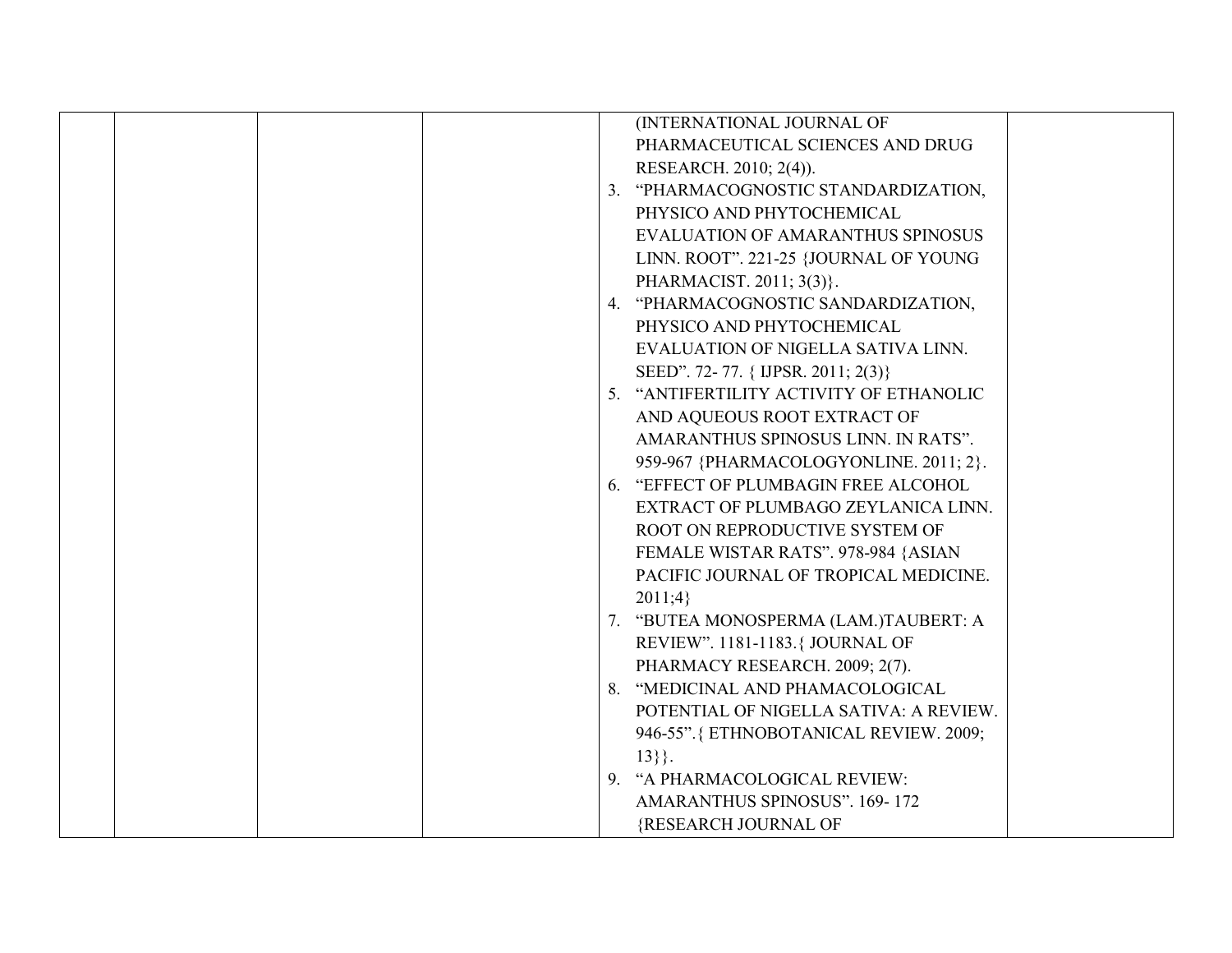|    |                                |                                      |                                                 | PHARMACOGNOSY AND PHYTOCHEMISTRY<br>$(RJPP)$ . 2009; 1(3).<br>10. "PHARMACOGNOSTICAL AND<br>PHYTOCHEMICAL EVALUATION OF<br>CHENOPODIUM ALBUM". SNPS IHCB 09763.<br>{INTERNATIONAL HERBAL CONFERENCE-<br>2009 ON "HERBAL MEDICINE- EVALUATION<br>OF QUALITY, EFFICACY AND SAFETY" AT<br>BANGALORE, INDIA. 2009: FEB 26-28}.                             |                 |
|----|--------------------------------|--------------------------------------|-------------------------------------------------|--------------------------------------------------------------------------------------------------------------------------------------------------------------------------------------------------------------------------------------------------------------------------------------------------------------------------------------------------------|-----------------|
|    |                                |                                      |                                                 | 11. "SCREENING OF TRADITIONAL HERBAL<br>FORMULATION FOR ITS ANTIFERTILITY<br>ACTIVITY". SNPSJU0199. {12TH<br><b>INTERNATIONAL CONGRESS ON</b><br>ETHNOPHARMACOLOGY-ISE 2012}.<br>12. "DEVELOPMENT AND EVALUATION OF<br>PROLIPOSOMES-BASED DRUG DELIVERY<br>SYSTEMS". 1-64. {PROLIPOSOMES-BASED<br>DRUG DELIVERY SYSTEMS ISBN 978-3-659-<br>$16098-1$ . |                 |
| 2. | MRS. KHUSBOO<br><b>AGRAWAL</b> | <b>ASSISTANT</b><br><b>PROFESSOR</b> | <b>MASTER OF</b><br>PHARMACY<br>(PHARMACEUTICS) | THESIS- FORMUATION AND CHARECTERIZATION OF<br>QUERCETIN<br>LOADED<br><b>MESOPOROUS</b><br><b>SILICA</b><br>NANOPARTICALS FOR BASAL CELL CARCINOMA                                                                                                                                                                                                      | KHUSBOO AGRAWAL |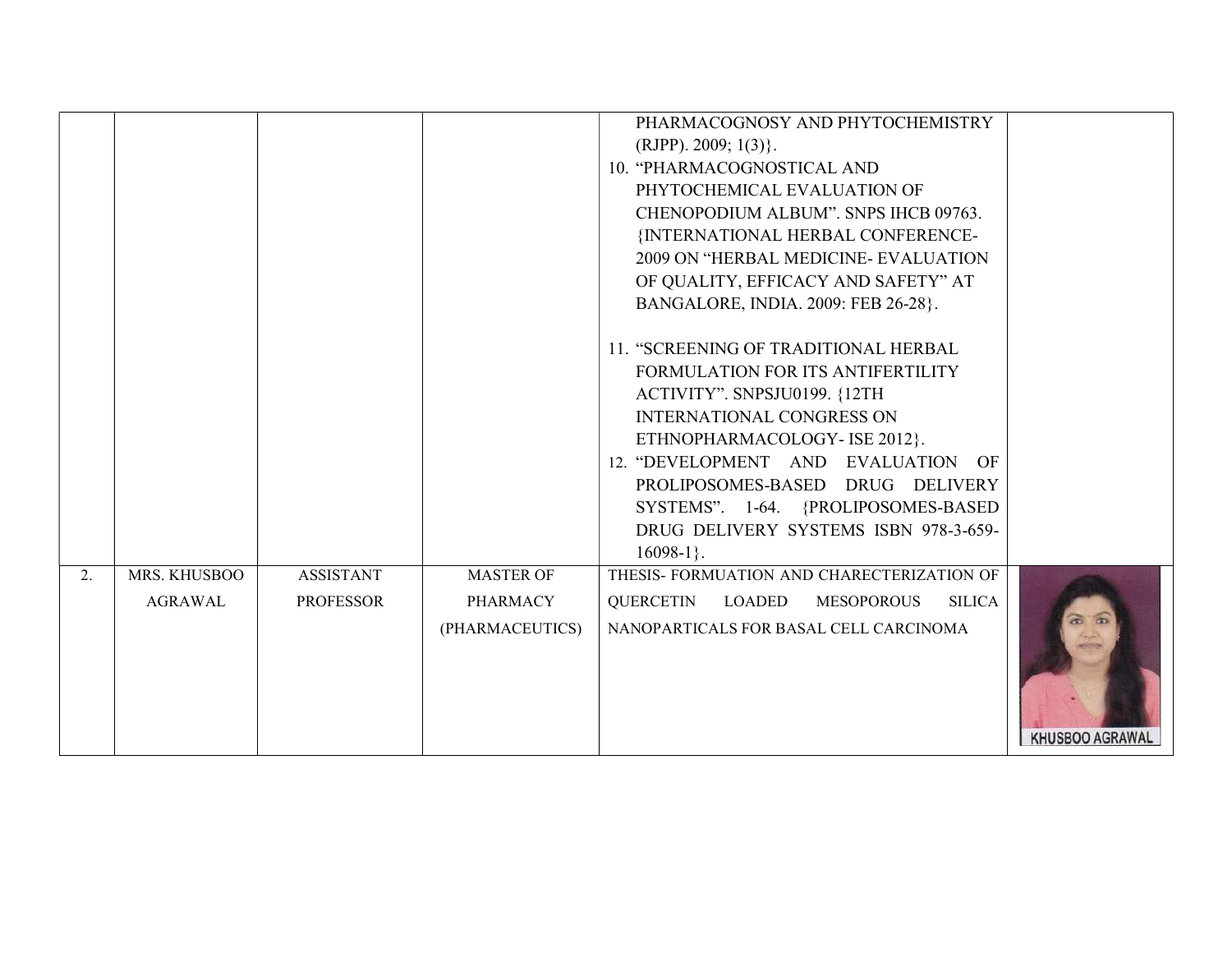| 3. | <b>MS. PRIYANKA</b> | <b>ASSISTANT</b> | <b>MASTER OF</b> | THESIS: DEVELOPMENT AND OPTIMIZATION OF                        |  |
|----|---------------------|------------------|------------------|----------------------------------------------------------------|--|
|    | <b>DUBEY</b>        | <b>PROFESSOR</b> | <b>PHARMACY</b>  | GOLD NANOPARTICLES FOR EFFICIENT DELIVERY                      |  |
|    |                     |                  | (PHARMACEUTICS)  | OF CHEMOTHERAPEUTIC AGENT AGAINST BREAST                       |  |
|    |                     |                  |                  | CANCER.                                                        |  |
|    |                     |                  |                  |                                                                |  |
|    |                     |                  |                  |                                                                |  |
|    |                     |                  |                  |                                                                |  |
|    |                     |                  |                  |                                                                |  |
| 4. | MS. PRIYA           | <b>ASSISTANT</b> | <b>MASTER OF</b> | THESIS- DEVELOPMENT AND CHARACTERIZATION                       |  |
|    | <b>SHARMA</b>       | <b>PROFESSOR</b> | <b>PHARMACY</b>  | OF FINASTERIDE LOADED MICROEMULSION FOR                        |  |
|    |                     |                  | (PHARMACEUTICS)  | TOPICAL USE.                                                   |  |
|    |                     |                  |                  |                                                                |  |
|    |                     |                  |                  |                                                                |  |
|    |                     |                  |                  |                                                                |  |
| 5. | MS. T N NITYA       | <b>ASSISTANT</b> | <b>MASTER OF</b> | THISIS- MOLECULAR DOCKING BASED SCREENING                      |  |
|    |                     | <b>PROFESSOR</b> | <b>PHARMACY</b>  | ON A SERIES OF 4- ANILINO QUINAZOLINE                          |  |
|    |                     |                  | (PHARMACEUTICAL  | <b>DERIVATIVES</b><br><b>KINASE</b><br><b>TYROSINE</b><br>AS   |  |
|    |                     |                  | CHEMISTRY)       | (EGFR) INHIBITOR: AN<br><b>DESIGN</b><br>APPROACH<br><b>TO</b> |  |
|    |                     |                  |                  | <b>ANTICANCER AGENTS"</b>                                      |  |
|    |                     |                  |                  |                                                                |  |
|    |                     |                  |                  |                                                                |  |
|    |                     |                  |                  |                                                                |  |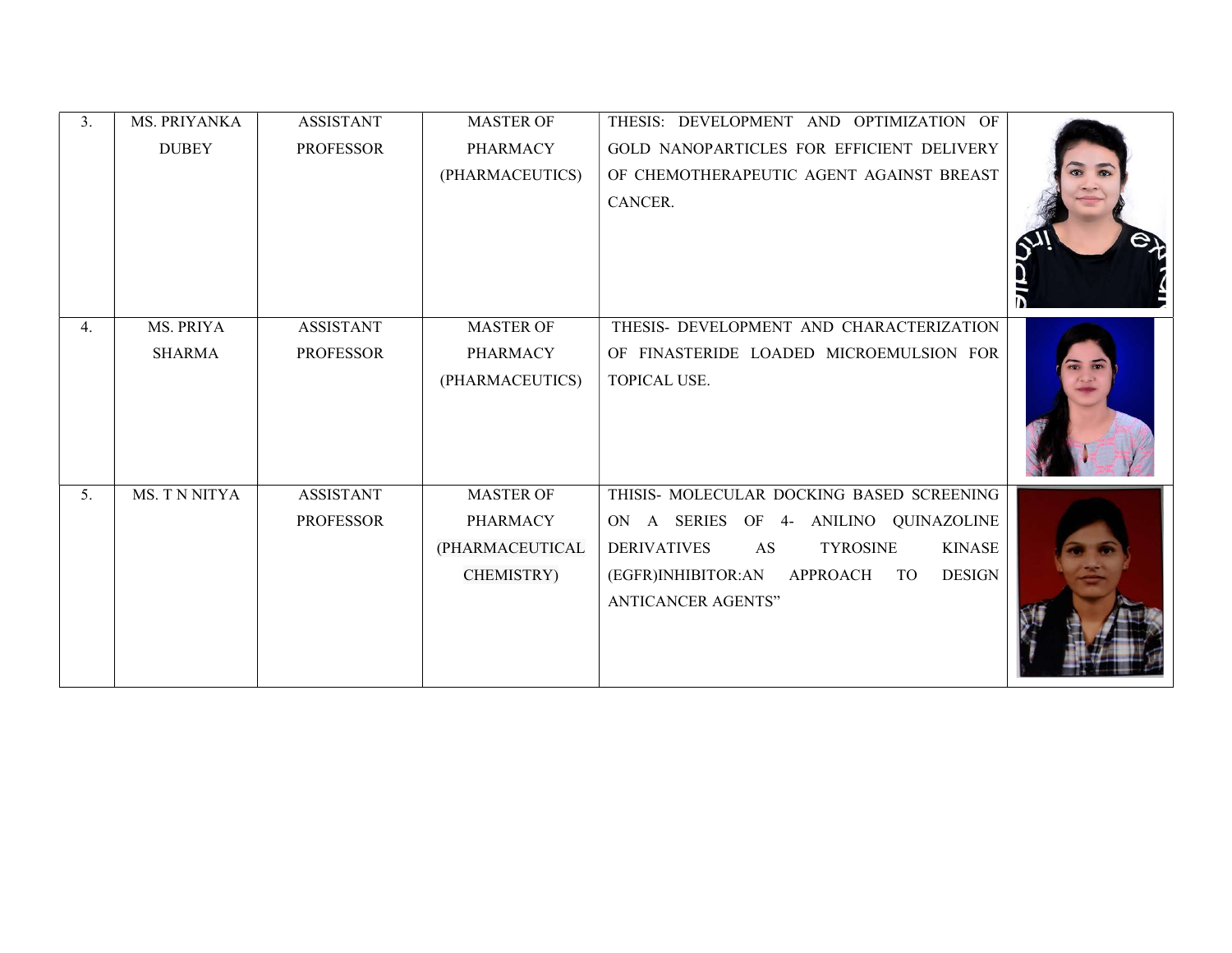| 6. | <b>MRS TANVEER</b> | <b>ASSISTANT</b> | <b>MASTER OF</b>         | THESIS- DEVELOPMENT AND CHARACTERISATION                                      |  |
|----|--------------------|------------------|--------------------------|-------------------------------------------------------------------------------|--|
|    | <b>KHAN</b>        | <b>PROFESSOR</b> | <b>PHARMACY</b>          | OF NARINGENIN BASED NANOSTRUCTED LIPID                                        |  |
|    |                    |                  | (PHARMACEUTICS)          | CARRIER SYSTEM FOR WOUND HEALING                                              |  |
| 7. | <b>MRS SHILPI</b>  | <b>ASSISTANT</b> | <b>MASTER OF</b>         | THESIS - PHYTOCHEMICAL INVESTIGATION AND                                      |  |
|    | <b>SHUKLA</b>      | <b>PROFESSOR</b> | <b>PHARMACY</b>          | ANALGESIC ACTIVITY IN CALOTROPIS PROCERA.                                     |  |
|    |                    |                  | (PHARMACOGNOSY)          |                                                                               |  |
| 8. | <b>AVANTIKA</b>    | <b>ASSISTANT</b> | <b>MASTER OF SCIENCE</b> | THESIS- STUDY OF HIV PROTEASE INHIBITORS USING                                |  |
|    | <b>AGRAWAL</b>     | <b>PROFESSOR</b> | IN PHARMACY IN           | <b>INTELLIGENCE</b><br><b>BASED</b><br><b>ARTIFICIAL</b><br><b>MATLAB</b>     |  |
|    |                    |                  | PHARMACOINFORMA          | SOFTWARE.                                                                     |  |
|    |                    |                  | <b>TICS</b>              | "TO STUDY AWARENESS OF HIV/AIDS IN FEMALE                                     |  |
|    |                    |                  |                          | HIV POSITIVE PATIENT AND ACCESS ADVERSE                                       |  |
|    |                    |                  |                          | REACTIONS IN FEMALE PATIENT ON ANTI RETRO                                     |  |
|    |                    |                  |                          | <b>THERAPY</b><br><b>ALONG</b><br><b>WITH</b><br><b>THEIR</b><br><b>VIRAL</b> |  |
|    |                    |                  |                          | ADHERENCE TO THERAPY IN CHHATTISGARH",                                        |  |
|    |                    |                  |                          | <b>RESEARCH</b><br>PHARMACOLOGY<br><b>AND</b><br>$J_{\cdot}$                  |  |
|    |                    |                  |                          | PHARMACODYNAMICS, 2011                                                        |  |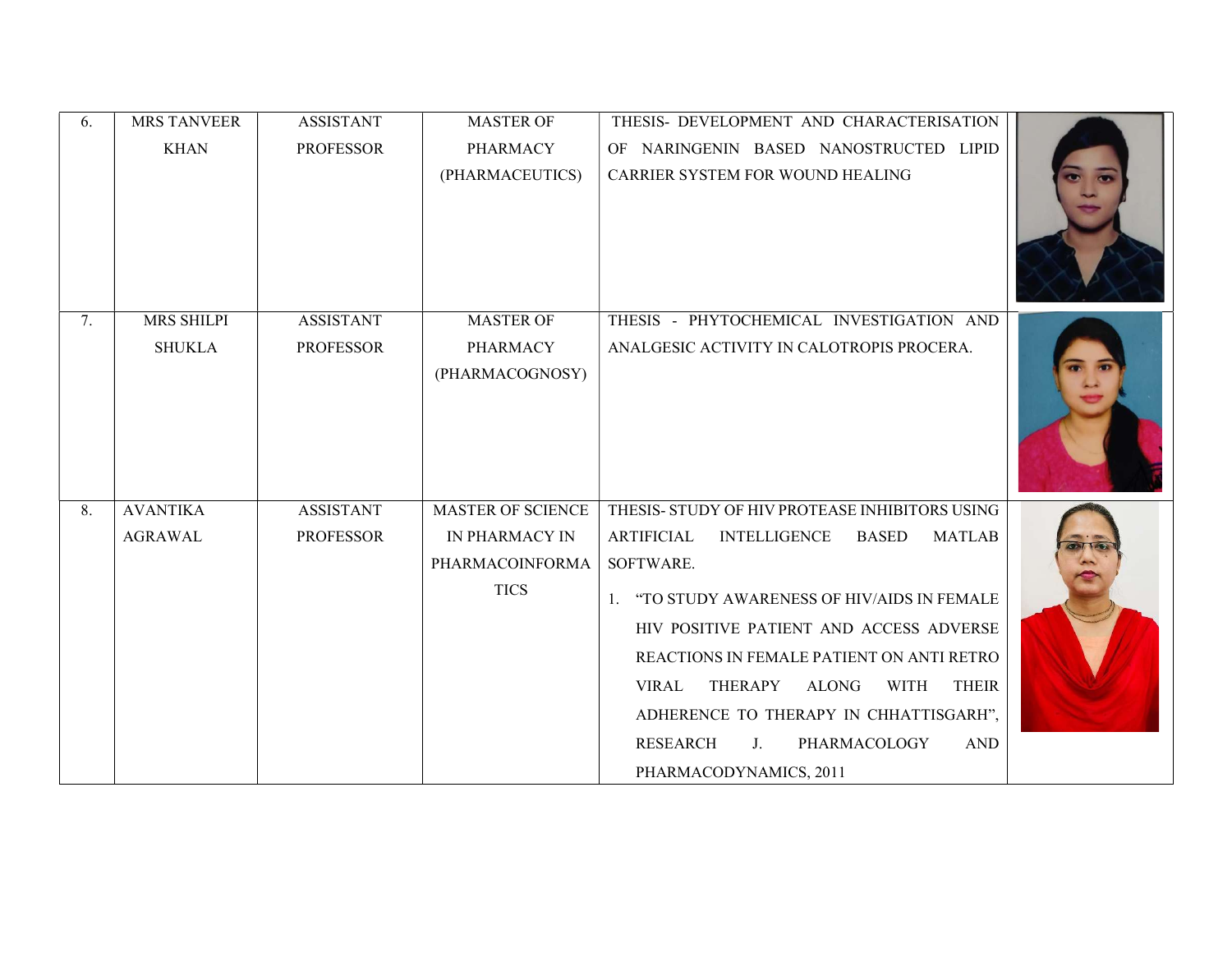|    |                                     |                                      |                                                        | "CREATION AND VALIDATION OF S. POMBE GENE<br>2.<br><b>GENMAPP</b><br><b>DATABASE</b><br><b>FOR</b><br>ANALYSIS",<br>INTERNATIONAL JOURNAL OF INTEGRATIVE<br>BIOLOGY, 2007<br>"3D-QSAR STUDIES OF SUBSTITUTED 1-(3, 3-<br>3.<br>DIPHENYLPROPYL)-PIPERIDINYL AMIDES AND<br>UREAS AS CCR5 RECEPTOR ANTAGONISTS", J<br>MOL MODEL, 2007<br>4. "A COMPREHENSIVE<br>STRUCTURE-ACTIVITY<br>ANALYSIS OF PROTEIN KINASE B-ALPHA (AKT1)<br>INHIBITORS", J MOL GRAPH MODEL, 2010 |  |
|----|-------------------------------------|--------------------------------------|--------------------------------------------------------|----------------------------------------------------------------------------------------------------------------------------------------------------------------------------------------------------------------------------------------------------------------------------------------------------------------------------------------------------------------------------------------------------------------------------------------------------------------------|--|
|    |                                     |                                      |                                                        | 5. "DE NOVO DRUG DESIGN: AN OVERVIEW",<br>JOURNAL OF<br>PHARMACEUTICAL<br>INDIAN<br>SCIENCES, 2004                                                                                                                                                                                                                                                                                                                                                                   |  |
| 9. | <b>CHANDRA</b><br><b>KUMAR SAHU</b> | <b>ASSISTANT</b><br><b>PROFESSOR</b> | <b>MASTER OF</b><br><b>PHARMACY</b><br>(PHARMACEUTICS) | THESIS- AN OVERVIEW ON "TABLET " TECHNOLOGY.<br>1. DESIGN,<br><b>DEVELOPMENT</b><br><b>AND</b><br><b>CHARACTERIZATION</b><br>OMEPRAZOLE<br>OF<br>LOADED NANOSUSPENSION.<br>2. ANTIDEPRESSANT ACTIVITY OF DAHIMAN                                                                                                                                                                                                                                                     |  |
|    |                                     |                                      |                                                        | PLANT (CORDIA MACLEODII).                                                                                                                                                                                                                                                                                                                                                                                                                                            |  |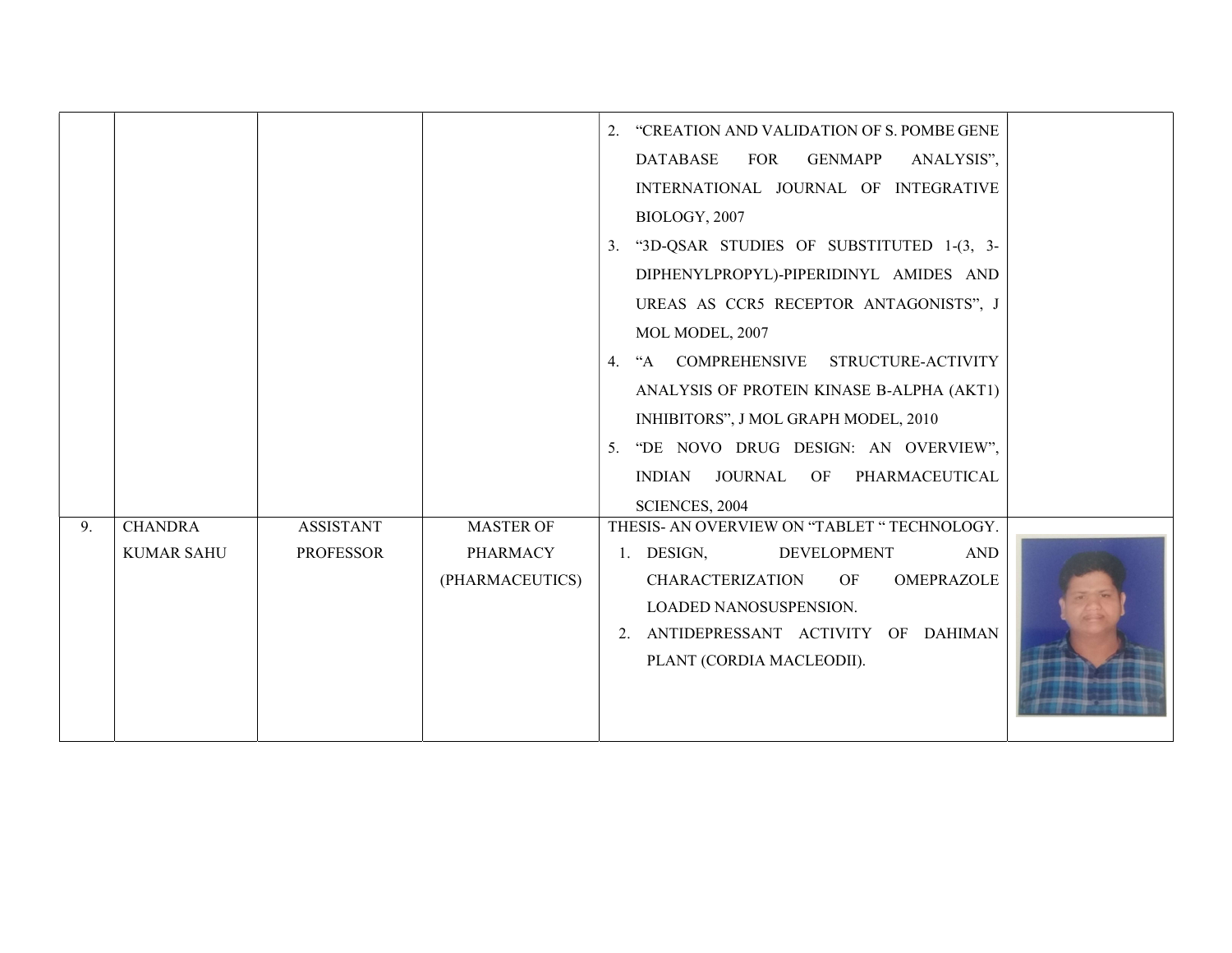| 10. | MR. PAWAN<br><b>BARGAH</b>       | <b>LECTURER</b> | <b>BACHELOR OF</b><br>PHARMACY | THESIS-HARBAL MEDICINE                                     |  |
|-----|----------------------------------|-----------------|--------------------------------|------------------------------------------------------------|--|
| 11  | MR. PAVENDRA<br><b>GRITLAHRE</b> | <b>LECTURER</b> | <b>BACHELOR OF</b><br>PHARMACY | THESIS-FLOTING TABLET                                      |  |
| 12  | MS. DIVYA<br>PUJARI              | <b>LECTURER</b> | <b>BACHELOR OF</b><br>PHARMACY | THESIS -"A BRIEF REVIEW ON UROLITHIASIS OR<br>RENAL STONE" |  |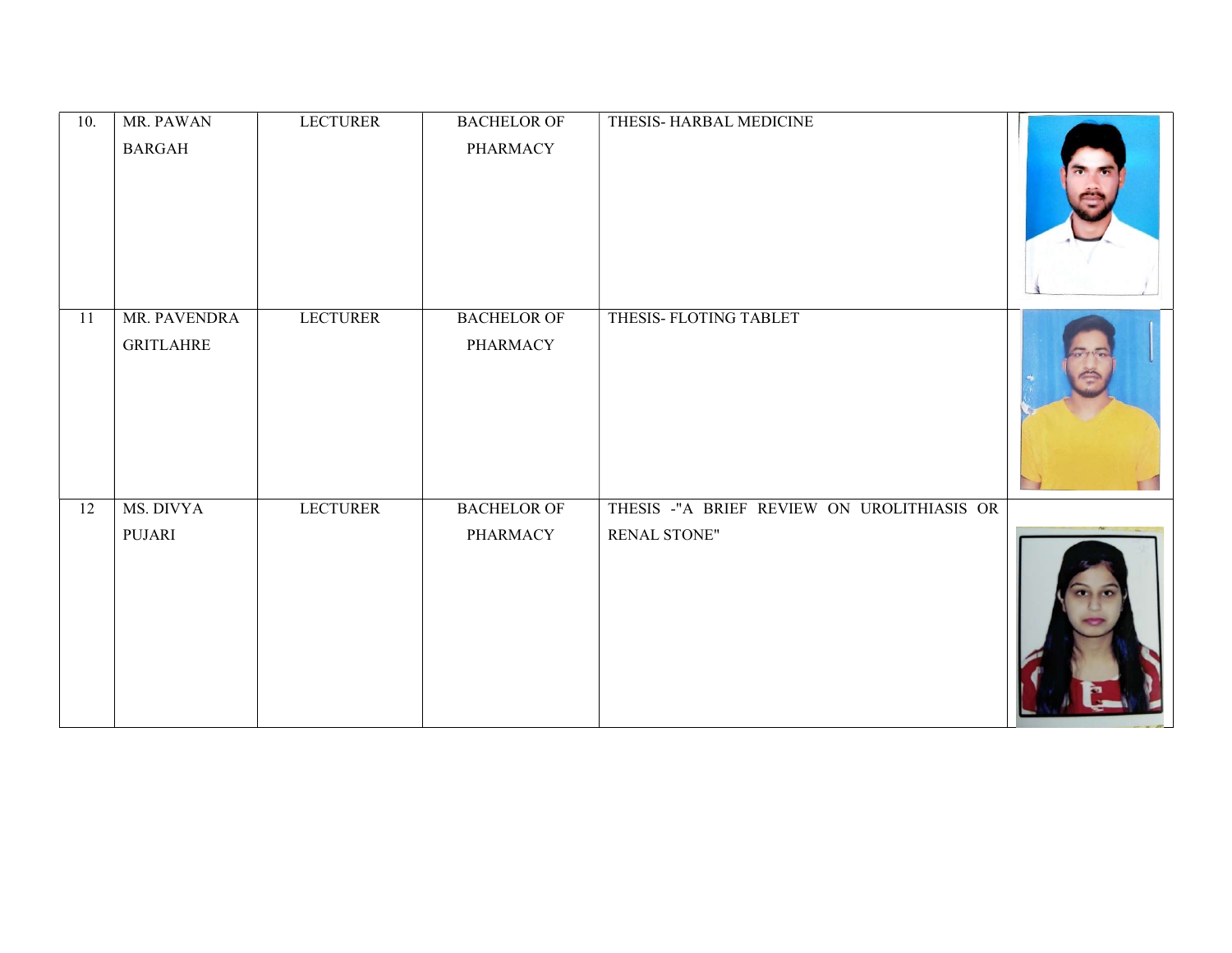| $\overline{13}$ | <b>RAJESH KUMAR</b> | <b>LECTURER</b> | <b>BACHELOR OF</b> | THESIS- "APPLICATION OF CORTICOSTEROIDS IN |            |
|-----------------|---------------------|-----------------|--------------------|--------------------------------------------|------------|
|                 | <b>KEWAT</b>        |                 | <b>PHARMACY</b>    | COPD(CHRONIC OBSTRUCTIVE PULMONARY         |            |
|                 |                     |                 |                    | DISEASE)"                                  |            |
|                 |                     |                 |                    |                                            |            |
| 14              | <b>RASHMI WATTY</b> | <b>LECTURER</b> | <b>BACHELOR OF</b> | THESIS- A STUDY ON ANTICANCER ACTIVITY OF  |            |
|                 |                     |                 | <b>PHARMACY</b>    | THIAZOLIDIONE.                             | 09-12-2021 |
| 15              | MS. SHRUTI          | <b>LECTURER</b> | <b>BACHELOR OF</b> |                                            |            |
|                 | <b>LODHI</b>        |                 | <b>PHARMACY</b>    |                                            |            |